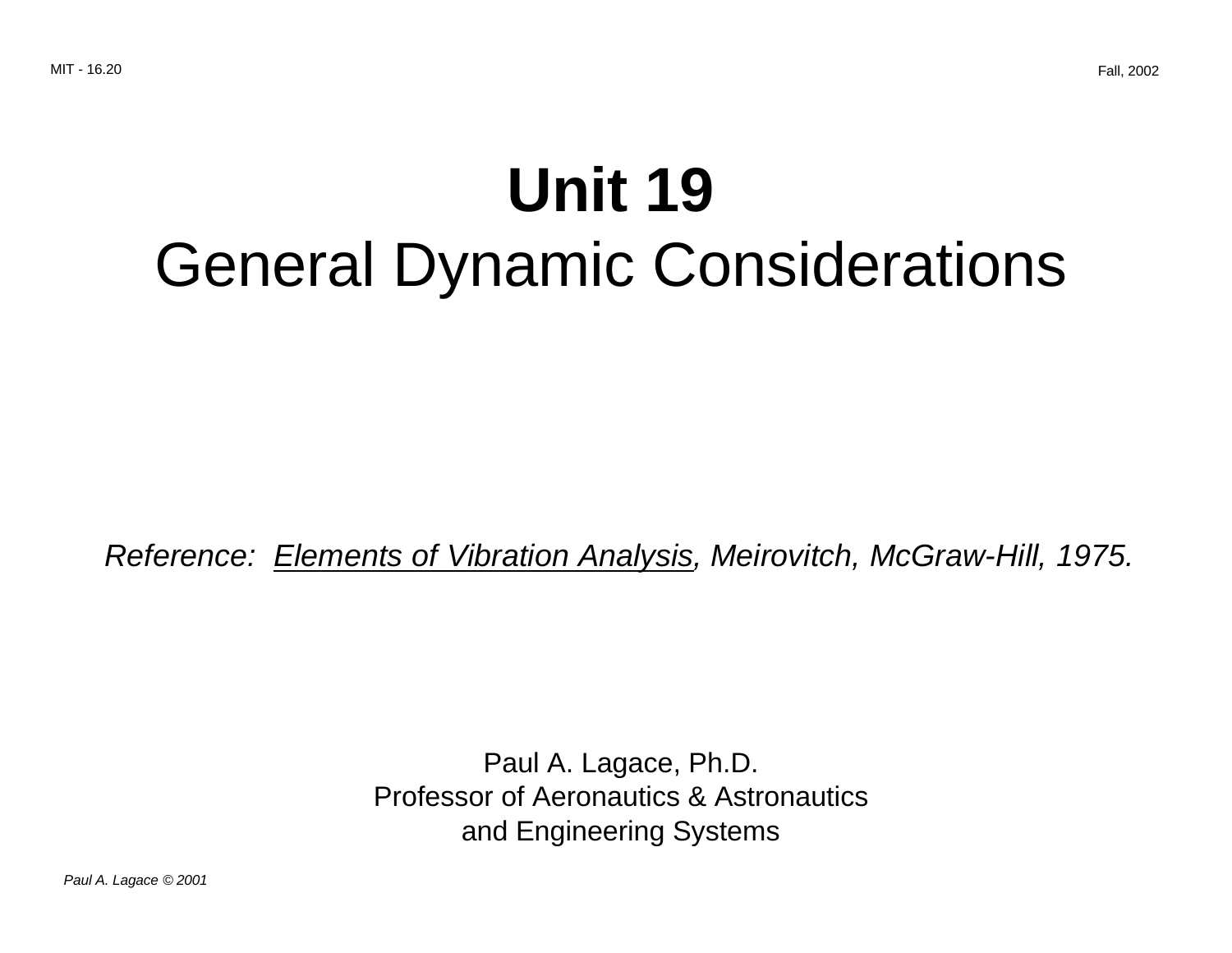# **VI. (Introduction to) Structural Dynamics**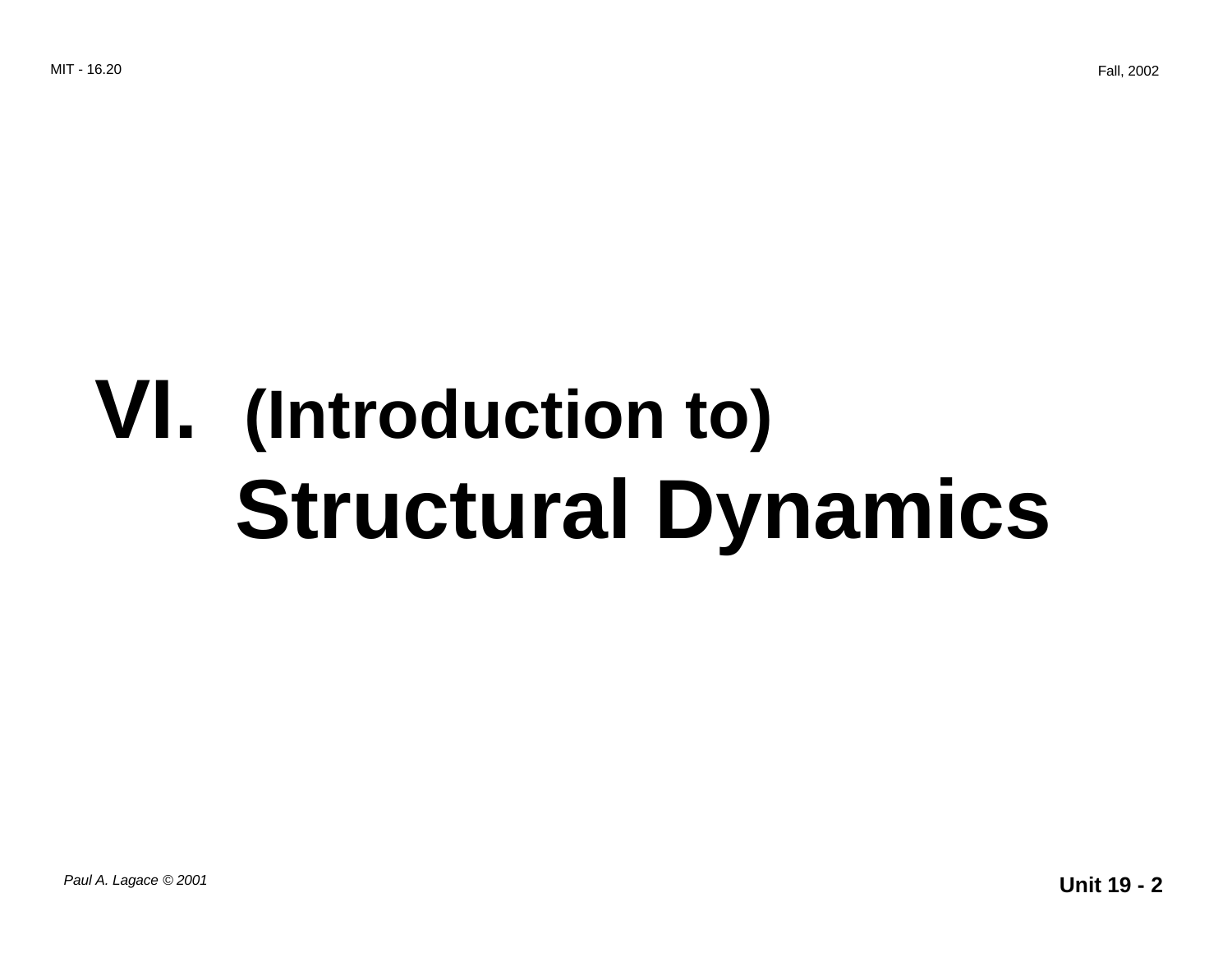Thus far have considered only static response. However, things also move, this includes structures.

Can actually identify three "categories" of response:

- A. (Quasi) Static ["quasi" because the load must first be applied]
- B. Dynamic
- C. Wave Propagation

What is the key consideration in determining which regime one is in? --> the frequency of the forcing function

**Example:** Mass on a Spring

**Figure 19.1 Representation of mass on a spring** 

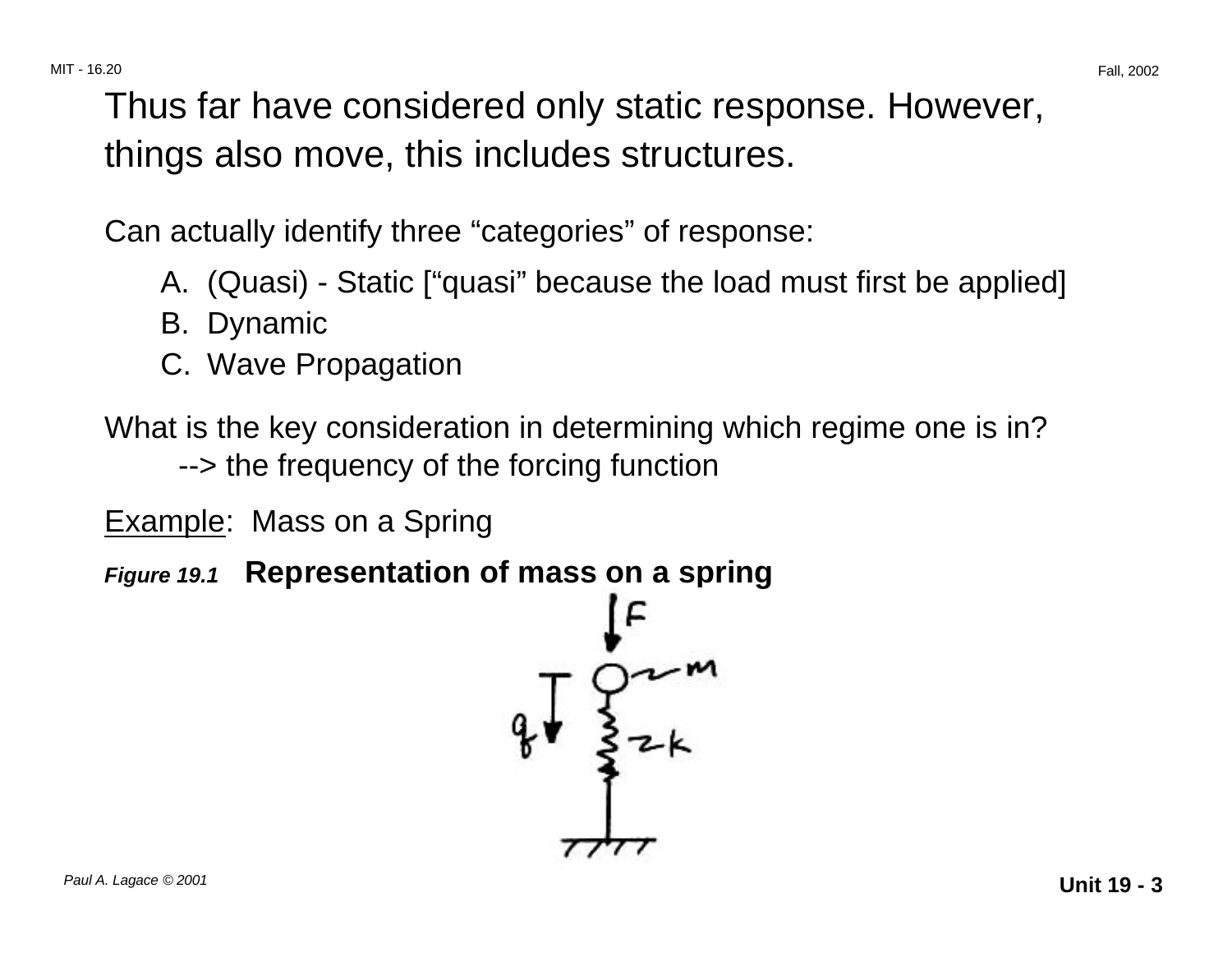A) Push very slowly

**Figure 19.2 Representation of force increasing slowly with time** 



The response is basically determined by:

$$
F = kq
$$
  
\n
$$
\Rightarrow q(t) = \frac{F(t)}{k} \approx \frac{F}{k}
$$

**Figure 19.3 Deflection response versus time for mass in spring with loads slowly increasing with time** 

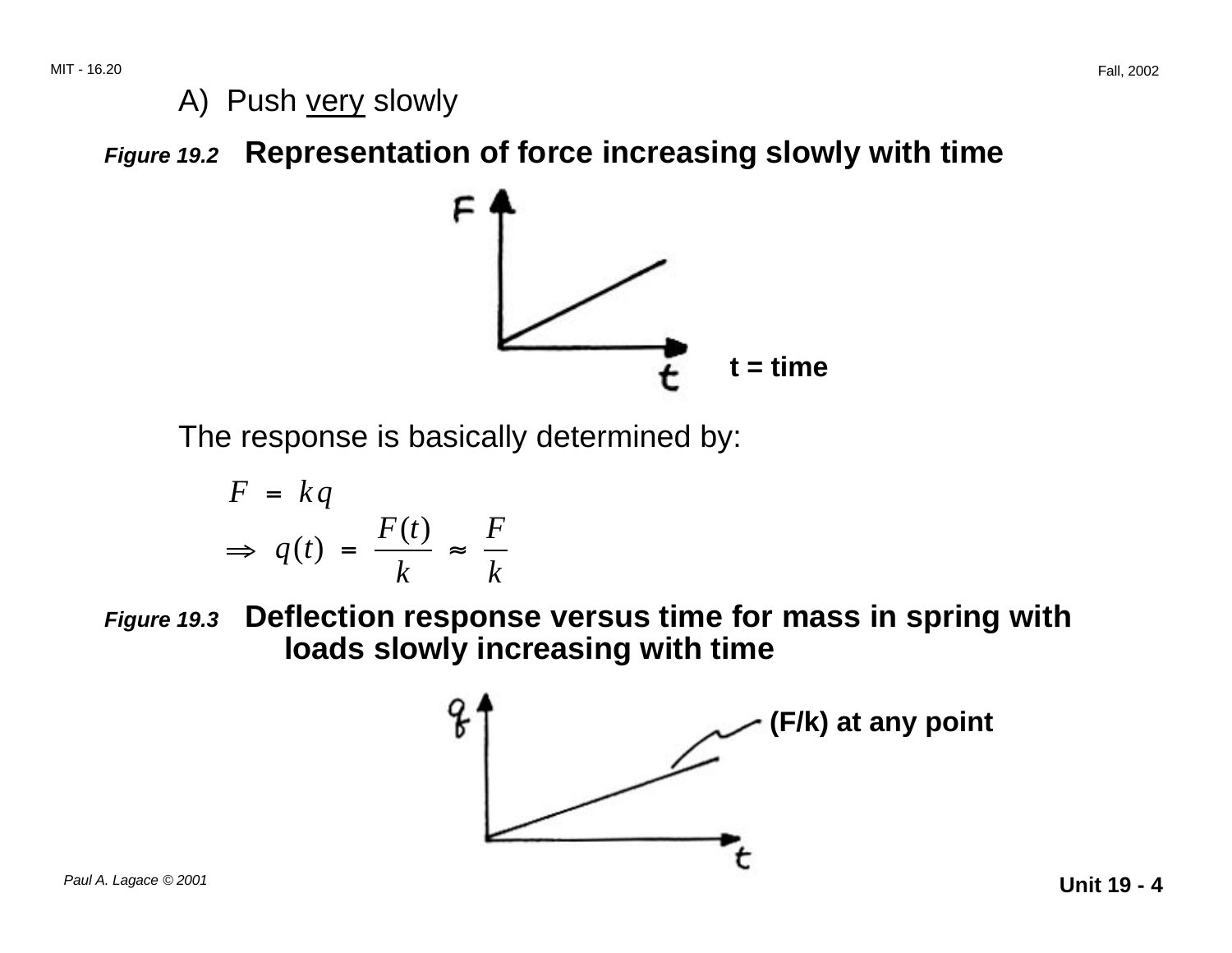#### B) Push with an oscillating magnitude

**Figure 19.4 Representation of force with oscillating magnitude** 



The response also oscillates

**Figure 19.5 Representation of oscillating response** 

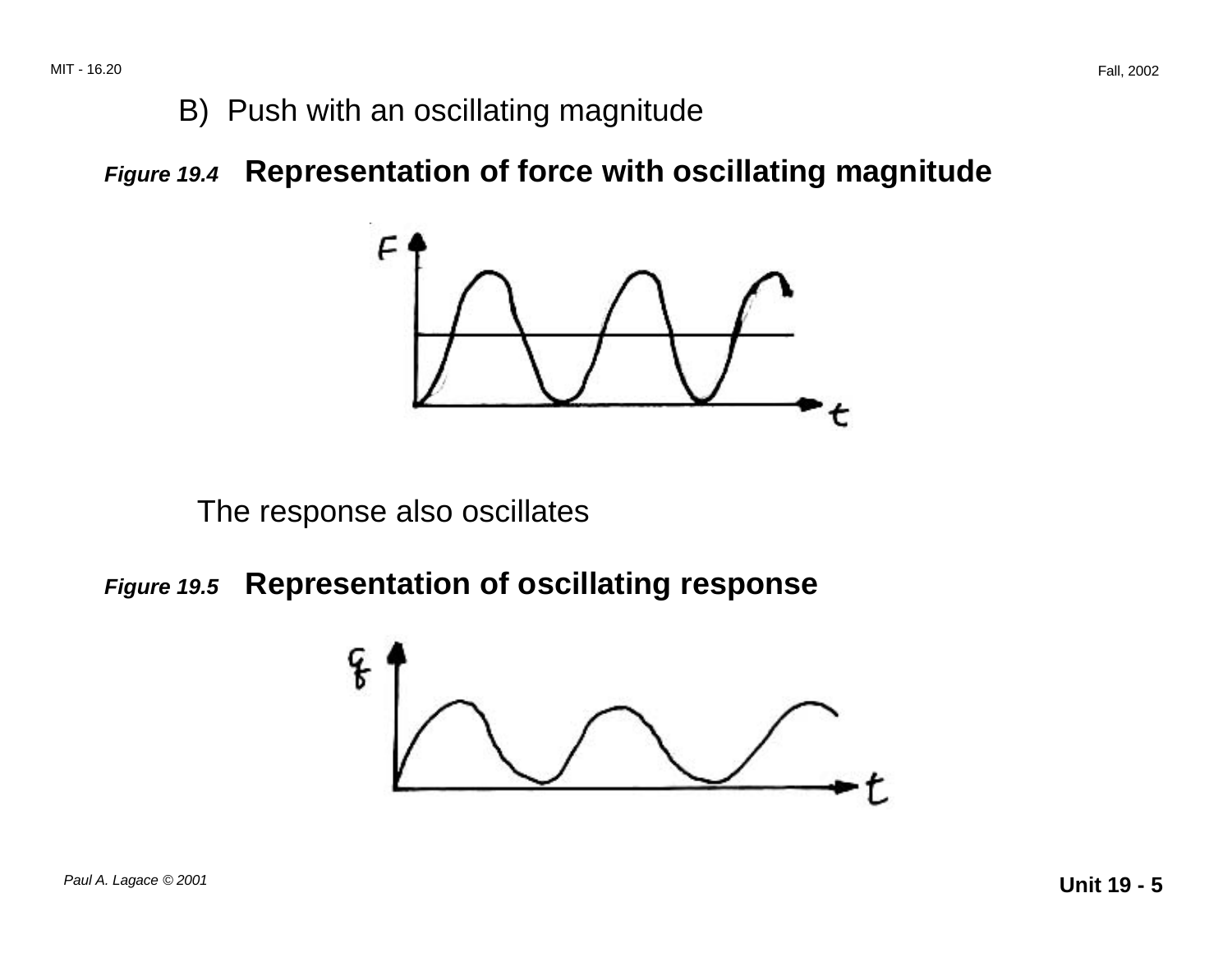MIT - 16.20 Fall, 2002

## C) Whack mass with a hammer

 $\Rightarrow$  Force is basically a unit impulse

**Figure 19.6 Representation of unit impulse force** 



Force has very high frequencies

Response is (structural) waves in spring with no global deflection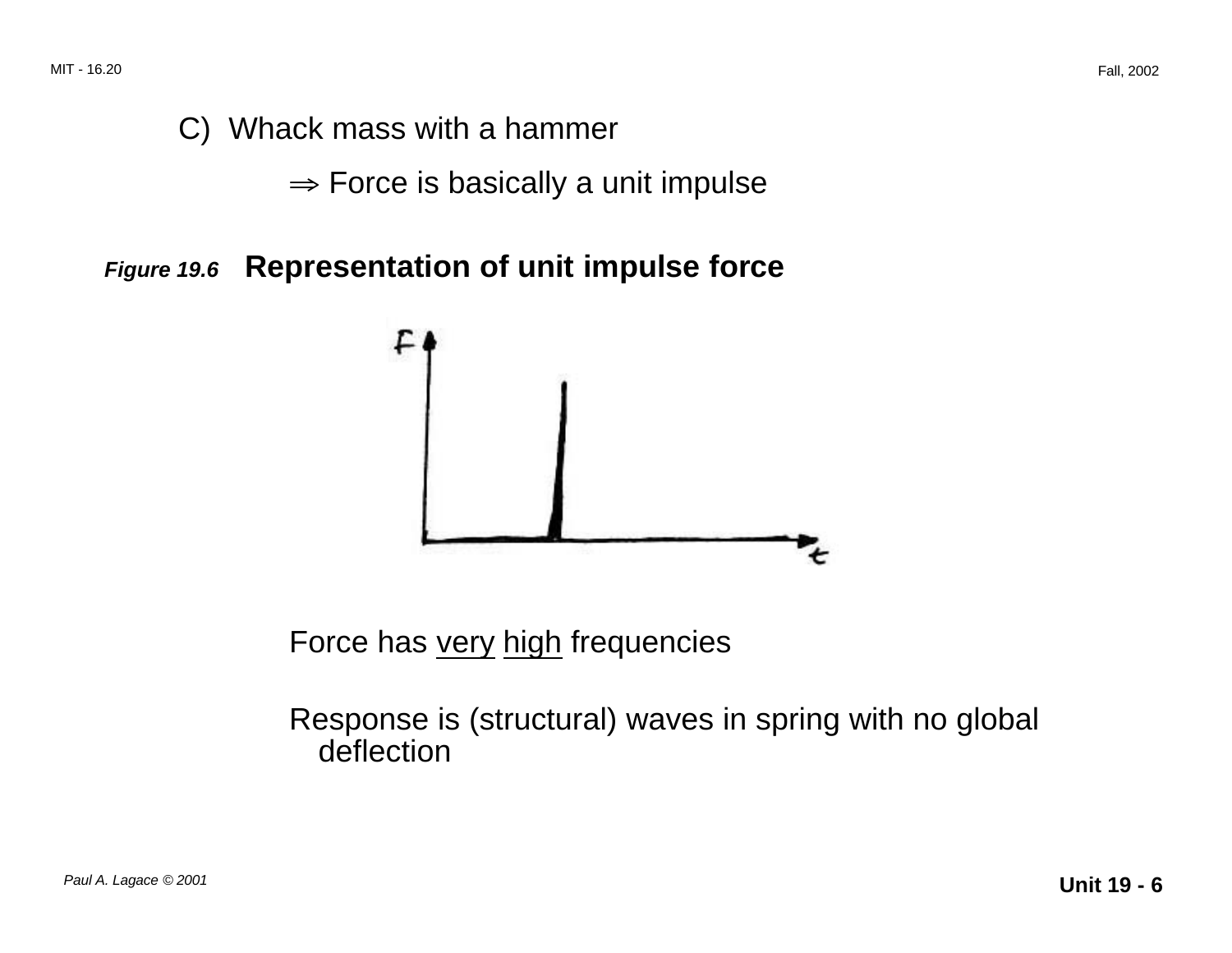MIT - 16.20 Fall, 2002

--> Represent this as

**Figure 19.7 Representation of regions of structural response versus frequency of forcing function** 



What determines division points between regimes?

- --> borderline between quasi-static and dynamic is related to natural frequency of structure. Depends on:
	- structural stiffness
	- structural "characteristic length"

--> gives natural frequency of structure

--> borderline between dynamic and waves is related to speed of waves (sound) in material. Depends on:

• modulus

• density speed = 
$$
\sqrt{\frac{E}{\rho}}
$$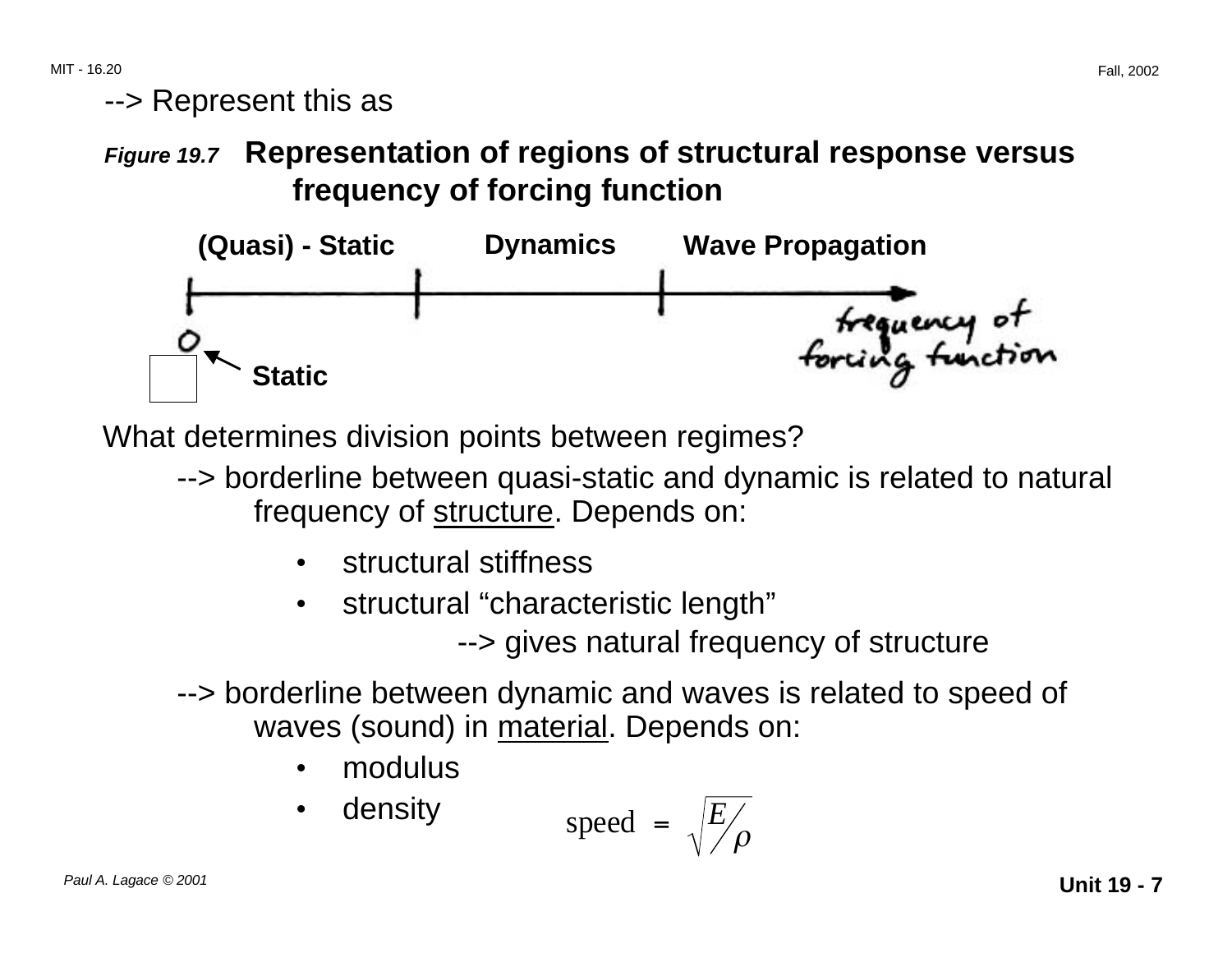- --> These are not well-defined borderlines
	- depends on specifics of configuration
	- actually transition regions, not borders
	- interactions between behaviors

So illustration is:





**= region of transition**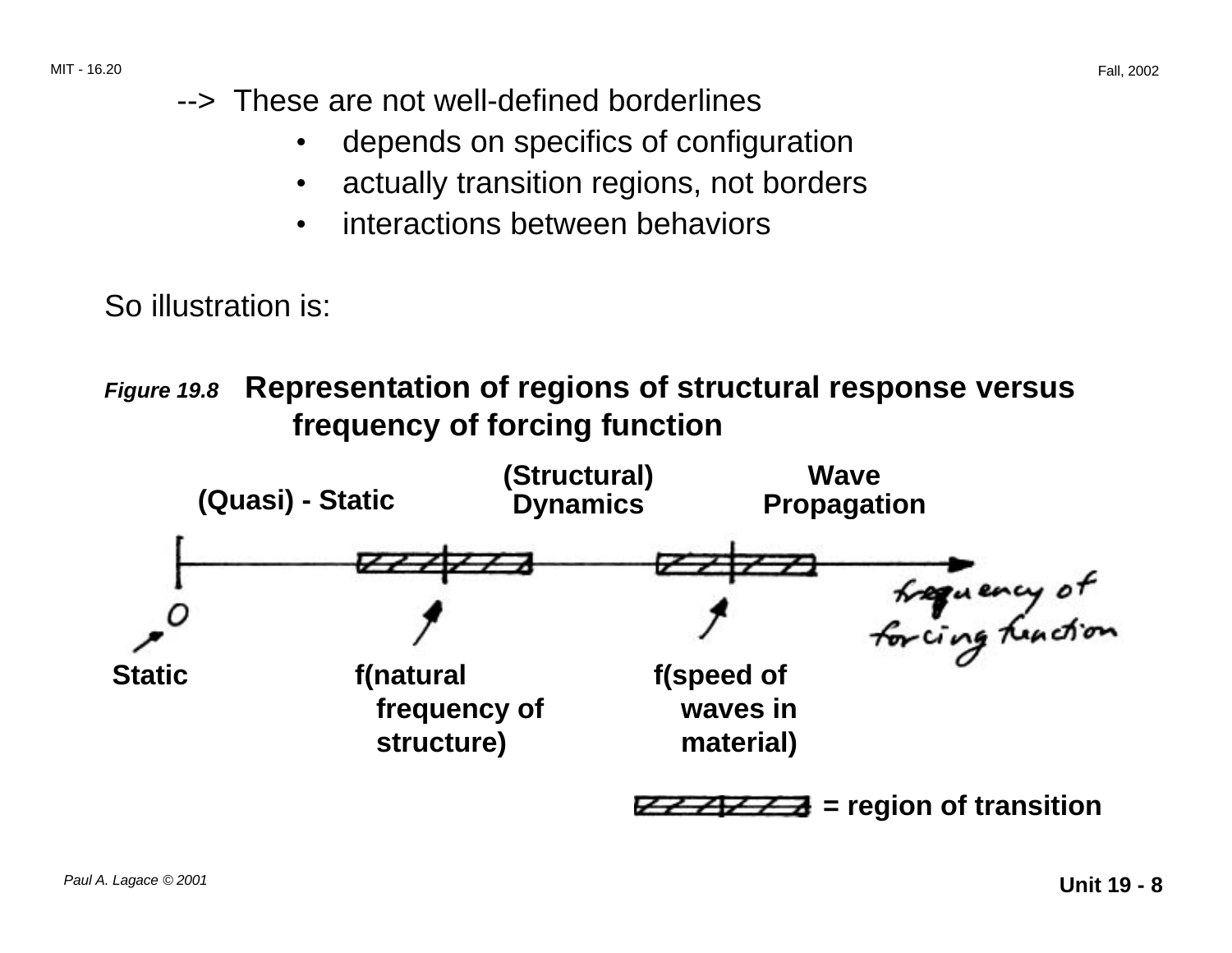Statics -- Unified and 16.20 to date Waves -- Unified (Structural) Dynamics -- 16.221 (graduate course).

Look at what we must include/add to our static considerations Consider the simplest ones…

## The Spring-Mass System

Are probably used to seeing it as:

**Figure 19.9 General representation of spring-mass system**

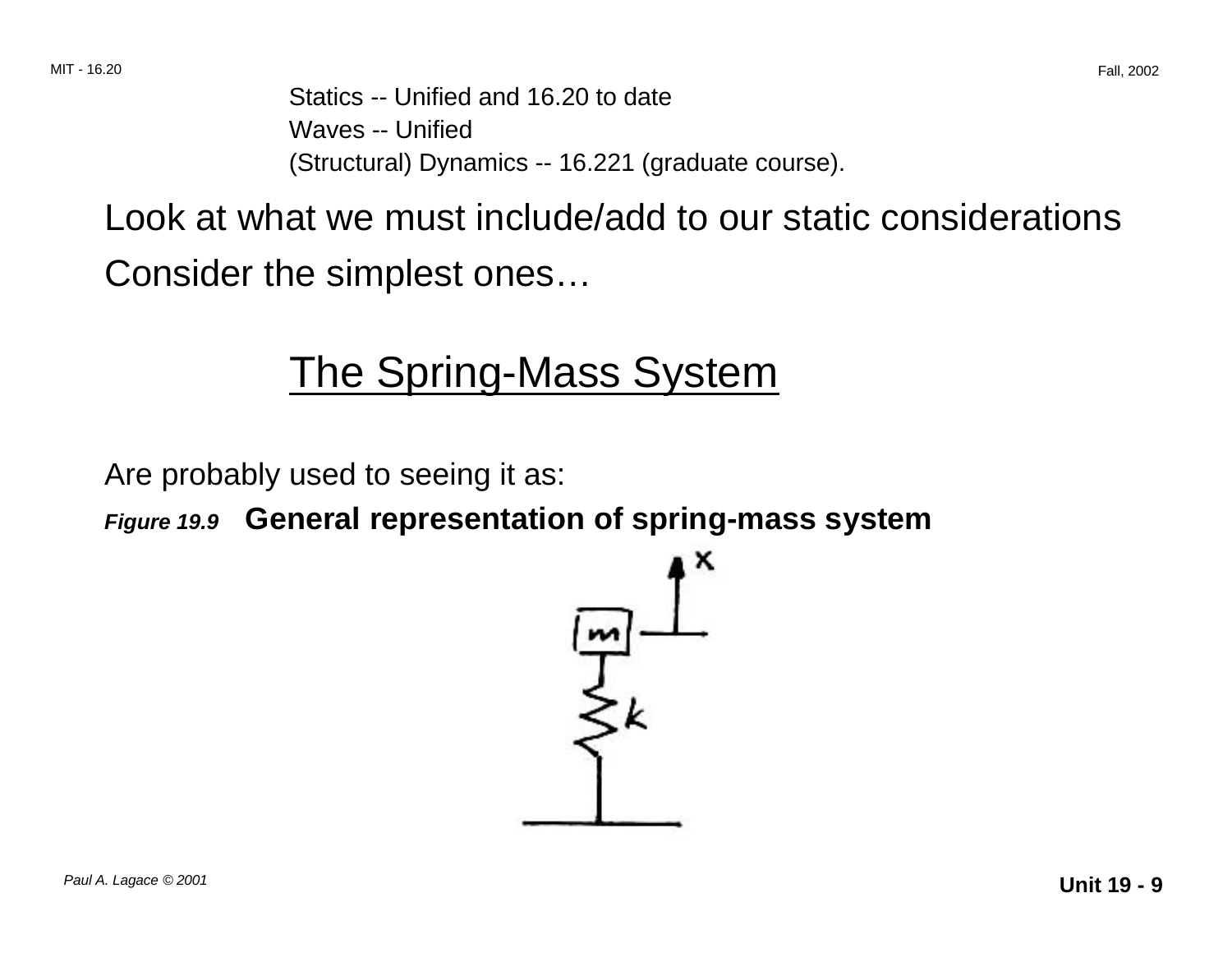MIT - 16.20 Fall, 2002

For easier relation to the structural configuration (which will later be made), draw this as a rolling cart of mass attached to a wall by a spring:

**Figure 19.10 Alternate representation of spring-mass system** 



- The mass is subjected to some force which is a function of time
- The position of the mass is defined by the parameter q
- Both F and q are defined positive in the positive x-direction Static equation:  $F = kq$
- What must be added in the dynamic case?

Inertial load(s)  $=$  - mass x acceleration

In this case:

```
inertial load = -m\ddot{q}
```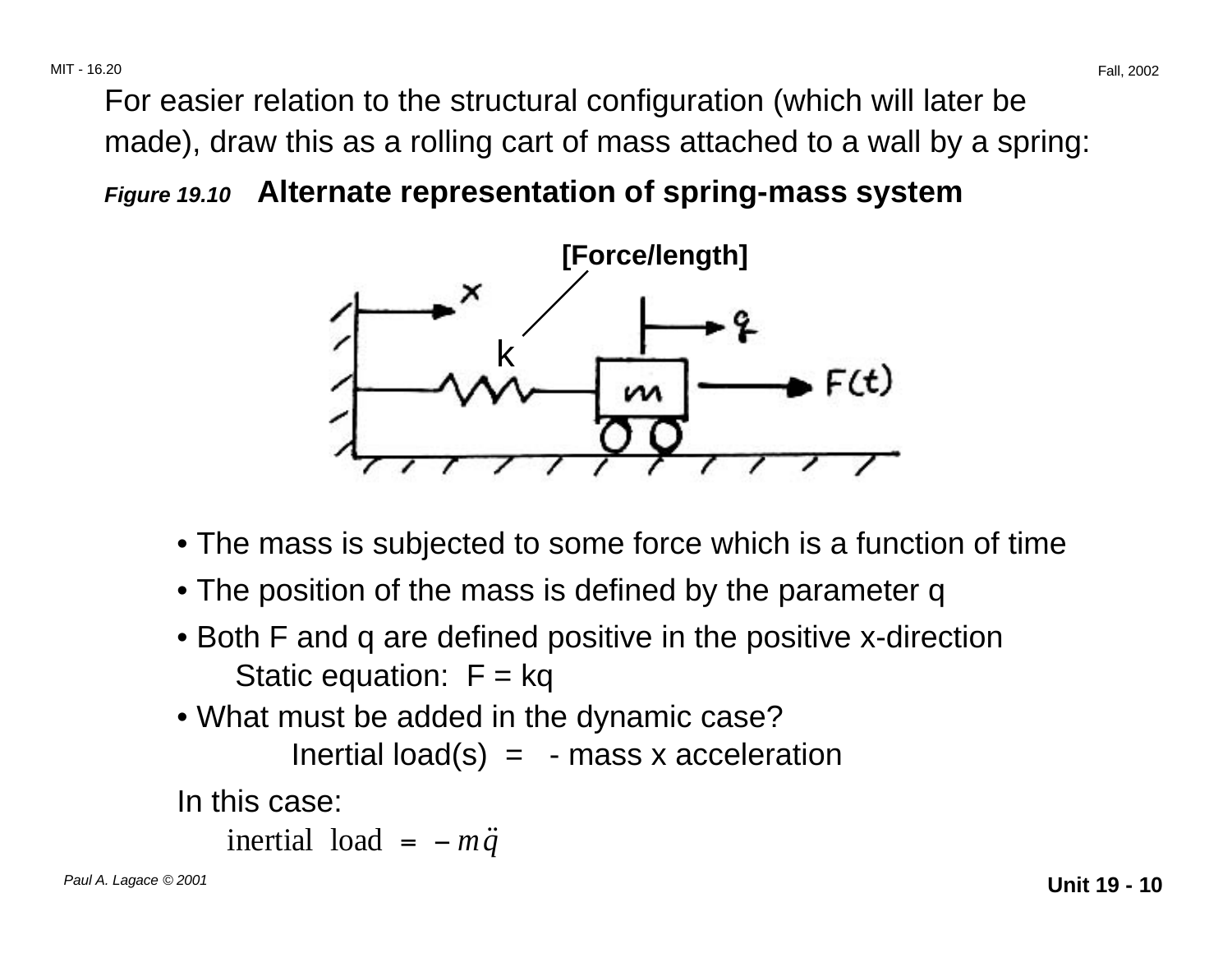where:

$$
(\cdot) = \frac{d}{dt}
$$
 (derivative with respect to time)

Drawing the free body diagram for this configuration: **Figure 19.11 Free body diagram for spring-mass system** 



This is a 2nd order Ordinary Differential Equation in time.

When the Ordinary/Partial Differential Equation is in space, need Boundary Conditions. Now that the Differential Equation is in time, need Initial Conditions.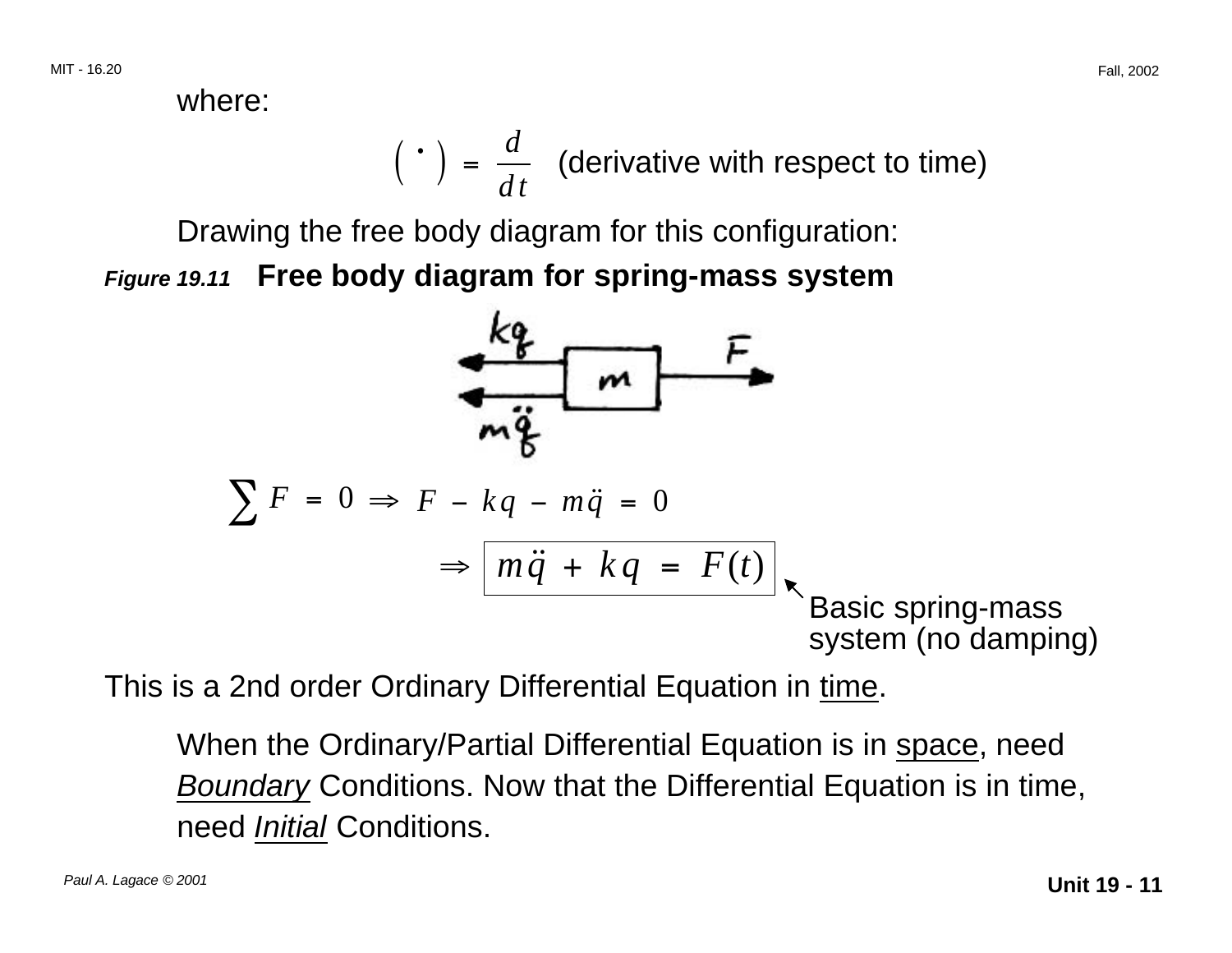## 2nd Order  $\Rightarrow$  need 2 Initial Conditions

Here:

$$
\begin{array}{cc}\n\textcircled{a} & t = 0 & q = q_0 \\
\dot{q} & = \dot{q}_0\n\end{array}
$$
\nsome initial values given (may often be zero)

Will look at how to solve this in the next unit.

There is another consideration that generally occurs in real systems -- DAMPING.

For the spring-mass system, this is represented by a dashpot with a constant c which produces a force in proportion to the velocity:

#### **Figure 19.12 Representation of spring-mass system with damping**

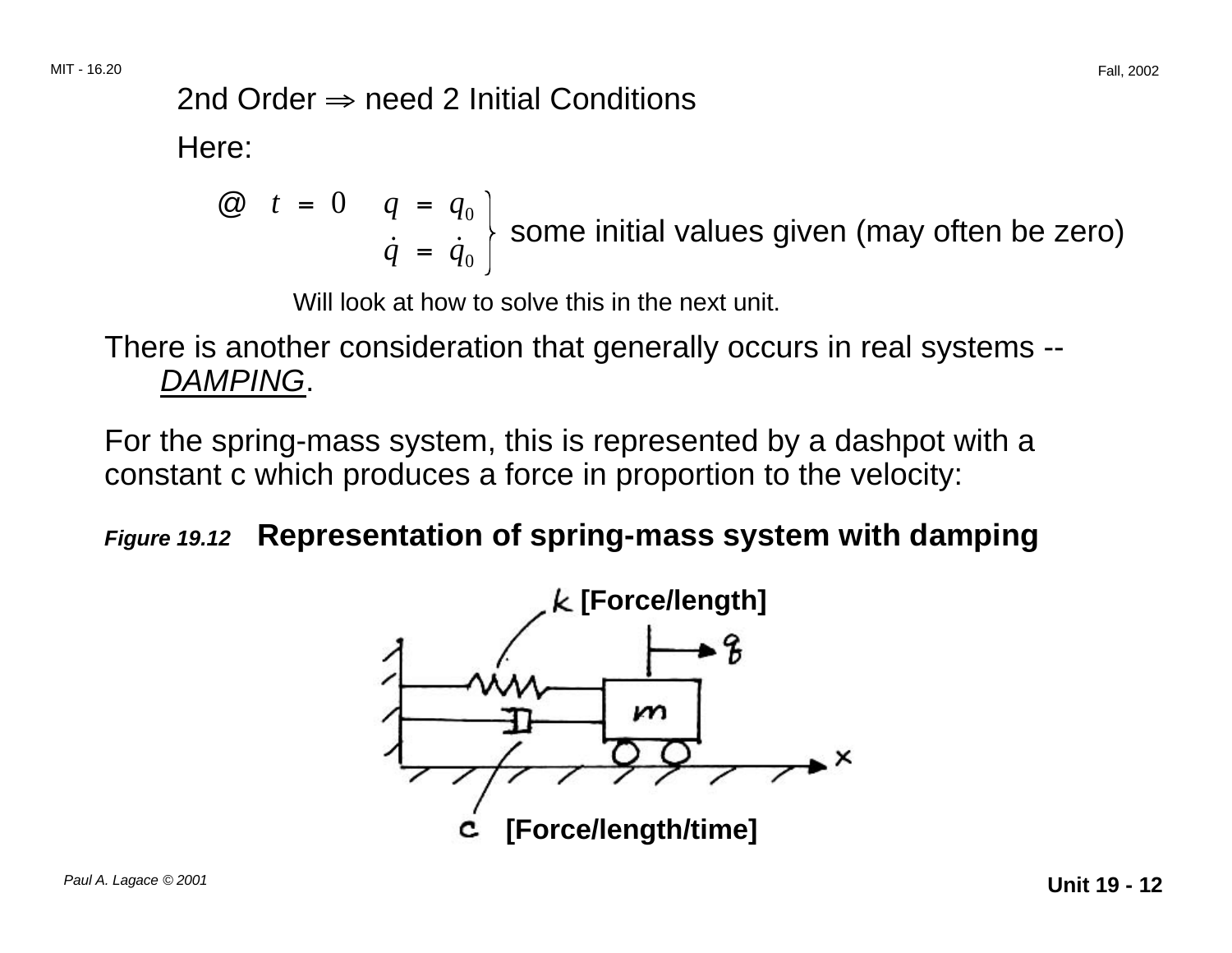Here the free body diagram is:

**Figure 19.13 Free body diagram of spring-mass system with damping** 



From here on: neglect damping

Can build on what has been done and go to a…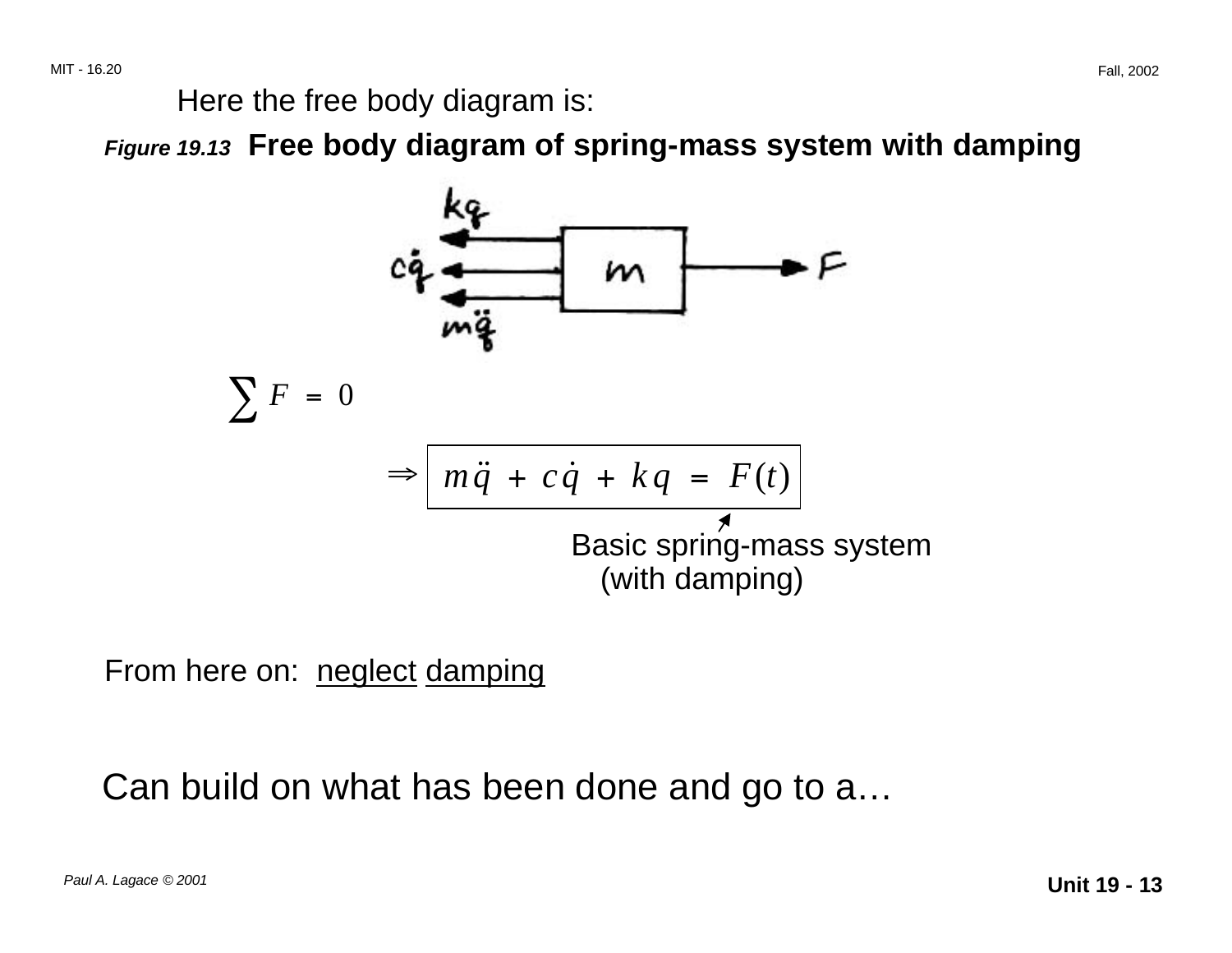## Multi-Mass System

For example, consider two masses linked by springs:

Each mass has stiffness,  $(k_i)$  mass  $(m_i)$  and force  $(F_i)$  with associated deflection,  $q_i$ 

**Figure 19.14 Representation of multi-mass (and spring) system** 



Consider the free body diagram for each mass: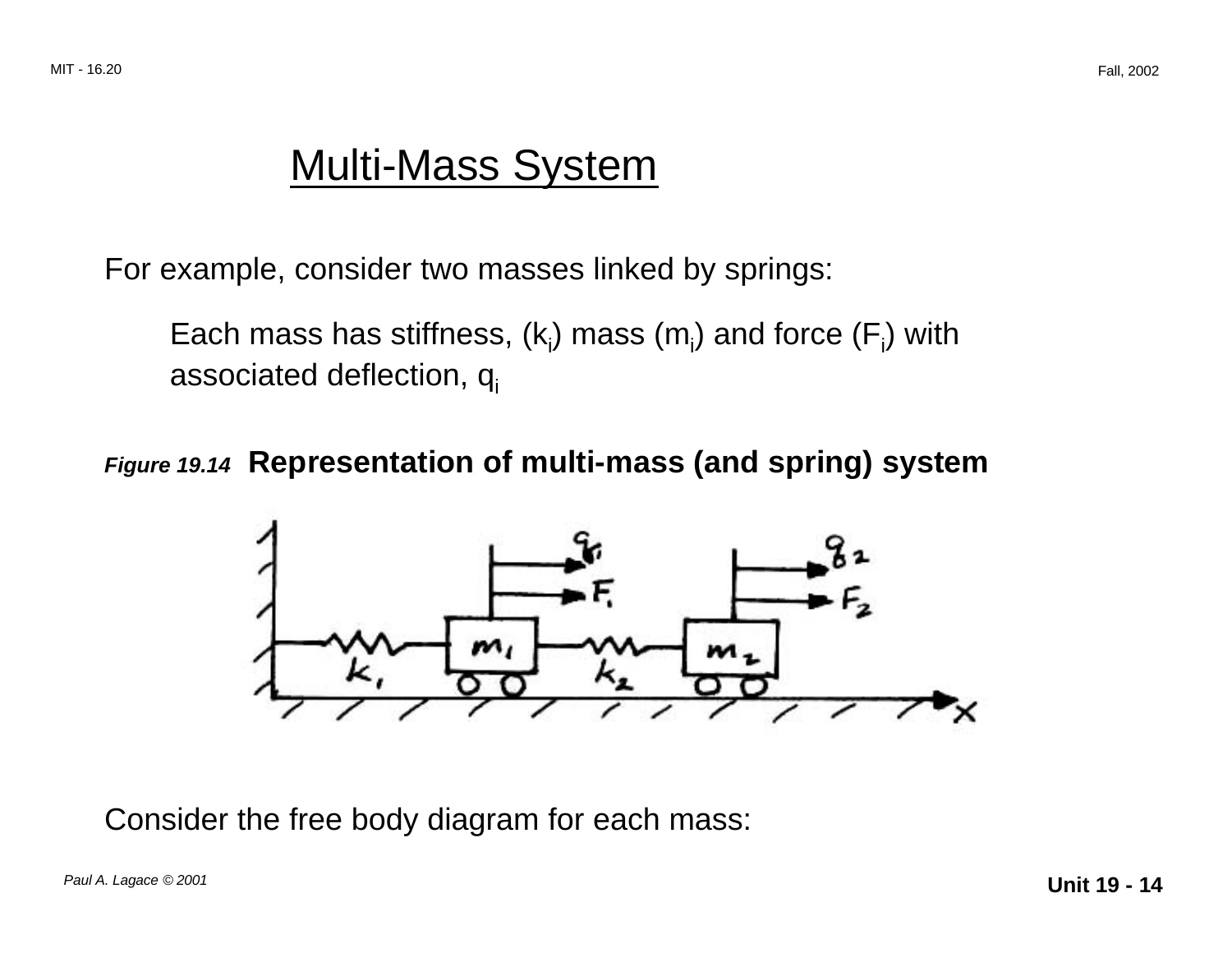• Mass1

**Figure 19.15 Face body diagram of Mass 1 in multi-mass system** 



$$
\sum F = 0
$$

yields:

$$
F_1 + k_2 (q_2 - q_1) - k_1 q_1 - m_1 \ddot{q}_1 = 0
$$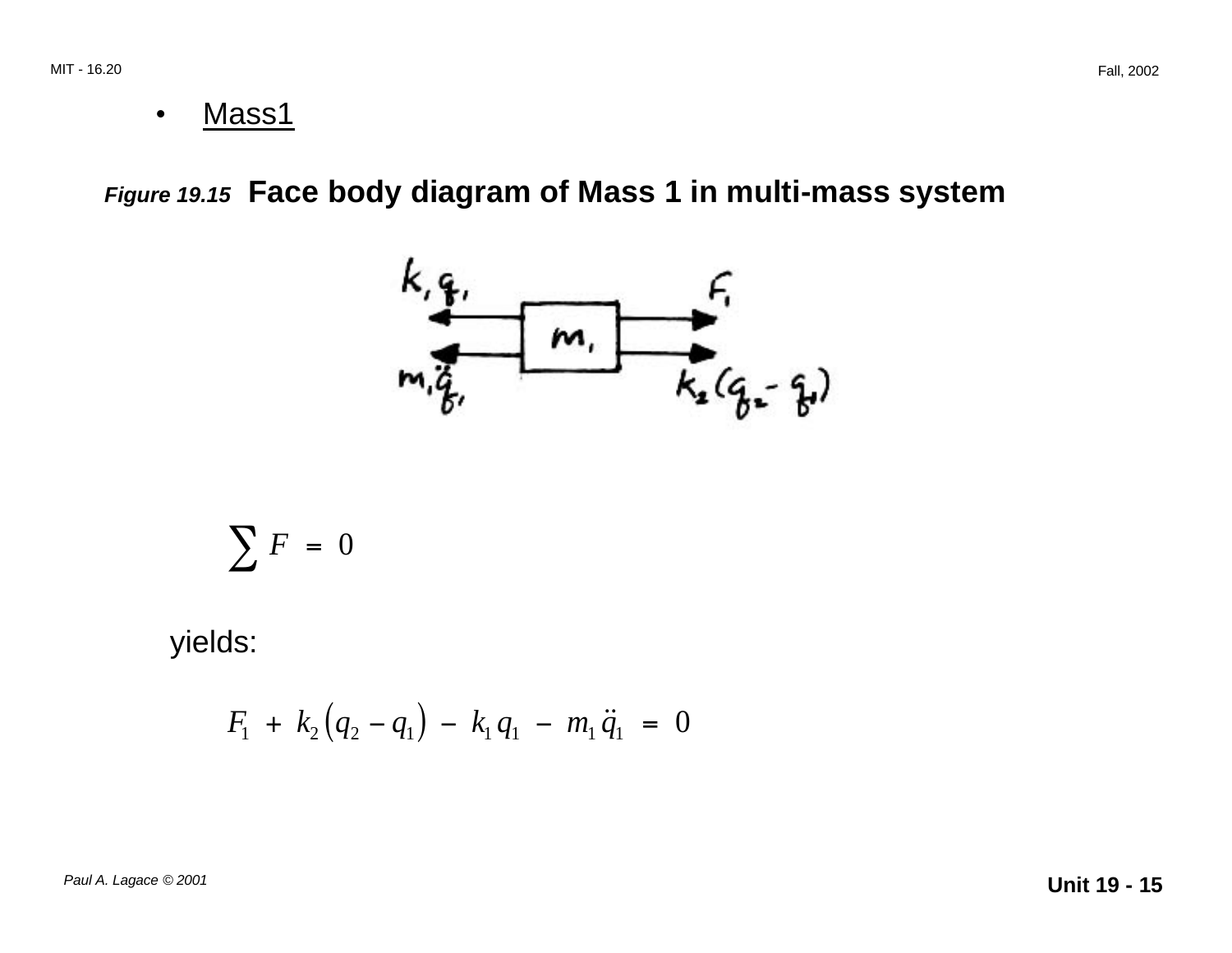• Mass 2

**Figure 19.16 Free body diagram of Mass 2 in multi-mass system** 



$$
\sum_{i=1}^{n} r_i =
$$

yields:

$$
F_2 - k_2 (q_2 - q_1) - m_2 \ddot{q}_2 = 0
$$

Rearrange and unite these as (grouping terms):

$$
m_1 \ddot{q}_1 + (k_1 + k_2)q_1 - k_2 q_2 = F_1
$$
  

$$
m_2 \ddot{q}_2 - k_2 q_1 + k_2 q_2 = F_2
$$

--> Two coupled Ordinary Differential Equations

Paul A. Lagace © 2001 **Unit 19 - 16**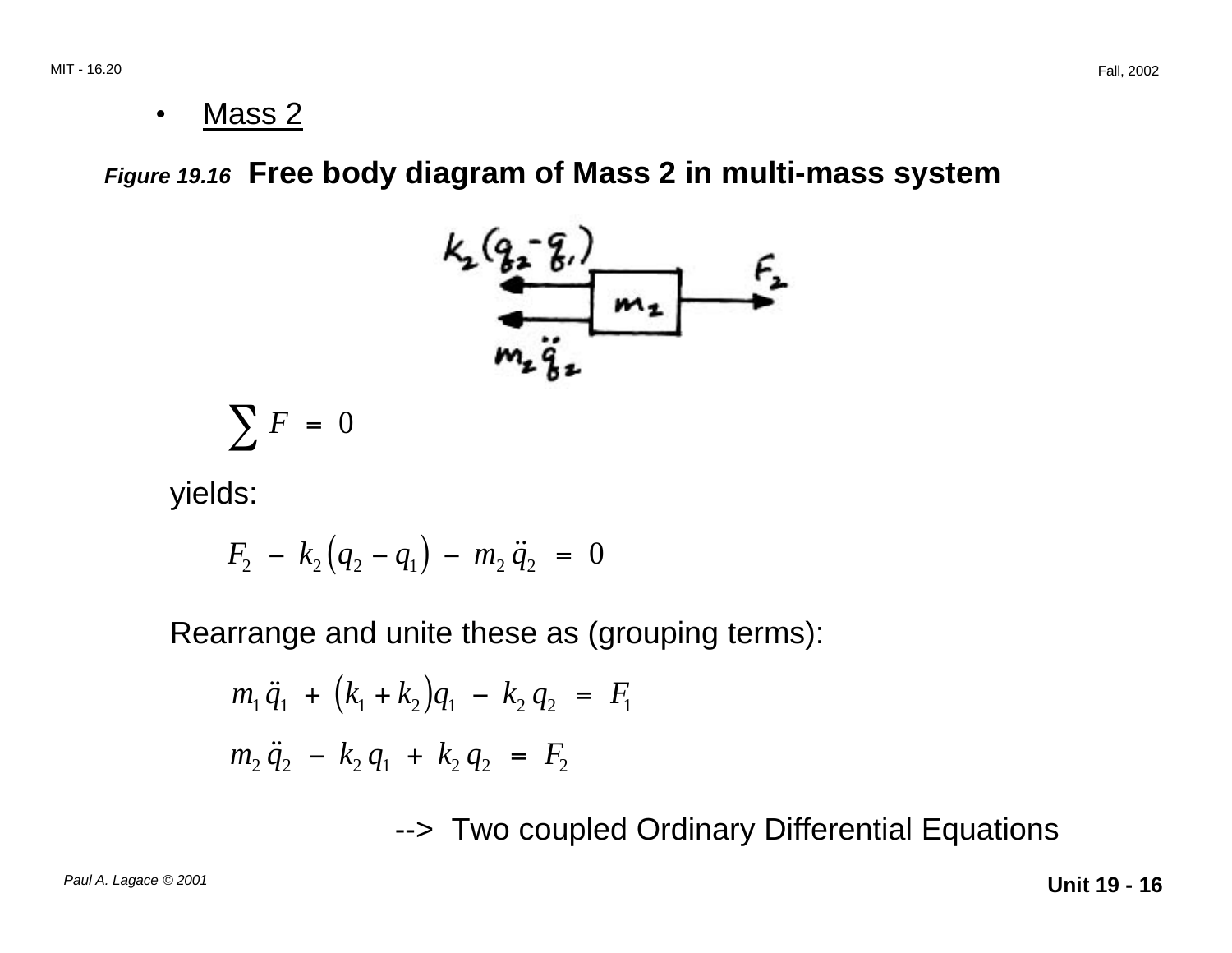Write in matrix form:

$$
\begin{bmatrix} m_1 & 0 \\ 0 & m_2 \end{bmatrix} \begin{bmatrix} \ddot{q}_1 \\ \ddot{q}_2 \end{bmatrix} + \begin{bmatrix} (k_1 + k_2) & -k_2 \\ -k_2 & k_2 \end{bmatrix} \begin{bmatrix} q_1 \\ q_2 \end{bmatrix} = \begin{bmatrix} F_1 \\ F_2 \end{bmatrix}
$$
  
or:  

$$
\begin{aligned} m\ddot{q} + kq &= F \\ \widetilde{q} & \ddot{q} \\ \text{mass} & \text{stiffness matrix} \\ \text{matrix} \end{aligned}
$$

Note that the stiffness matrix is symmetric (as it has been in all other considerations)

$$
k_{ij} = k_{ji}
$$

This formulation can then be extended to 3, 4….n masses with

 $m_i$  = mass of unit i  $k_i$  = stiffness of spring of unit i  $q_i$  = displacement of unit i  $F_i$  = force acting on unit i etc.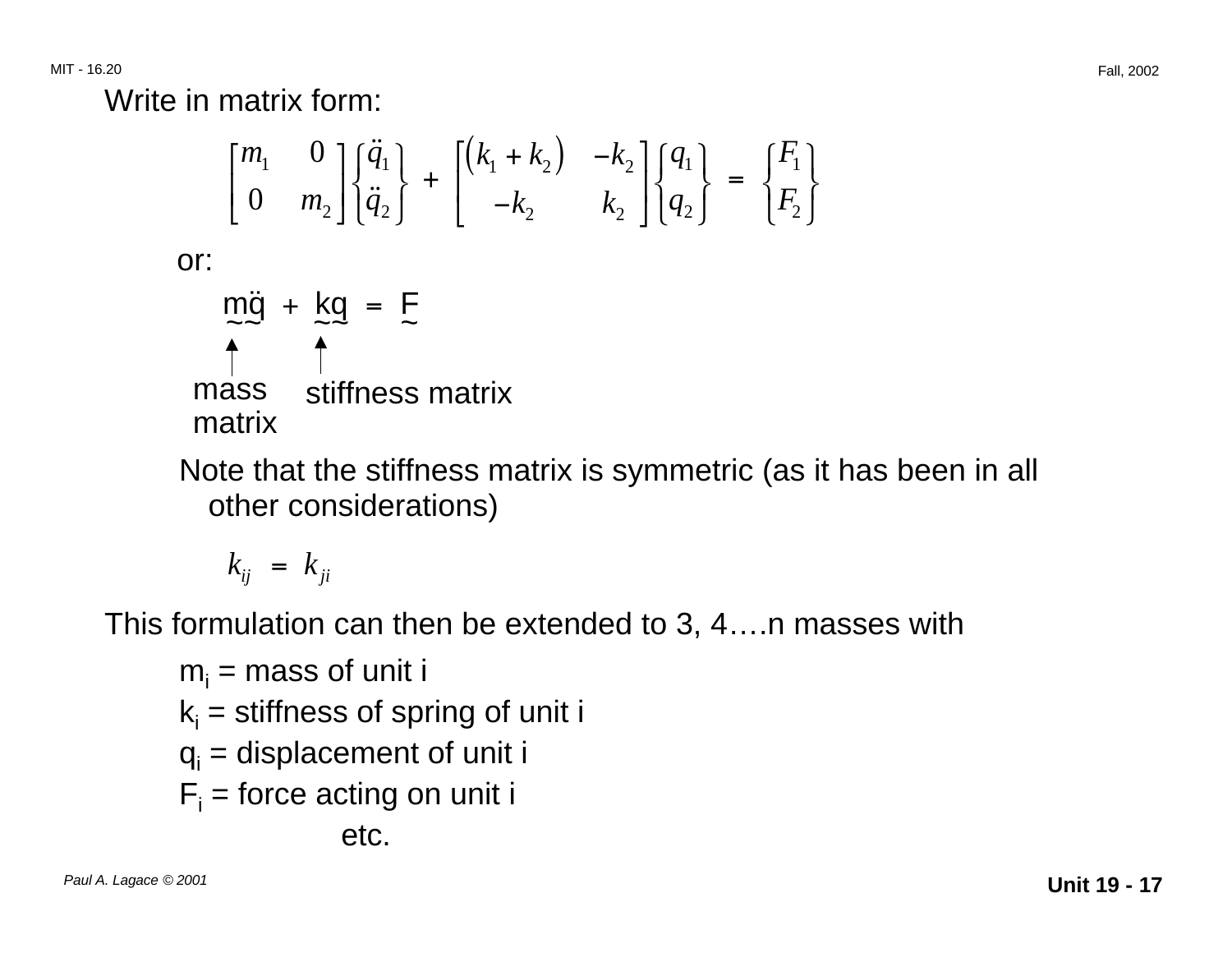MIT - 16.20 Fall, 2002 Will next consider solutions to this equation. But first talk about why these considerations are important in structures.

First issue -- what causes such response are:

## Dynamic Structural Loads

Generic sources of dynamic loads:

- Wind (especially gusts)
- Impact
- Unsteady motion (inertial effects)
- • Servo systems
	- • •

How are these manifested in particular types of structures?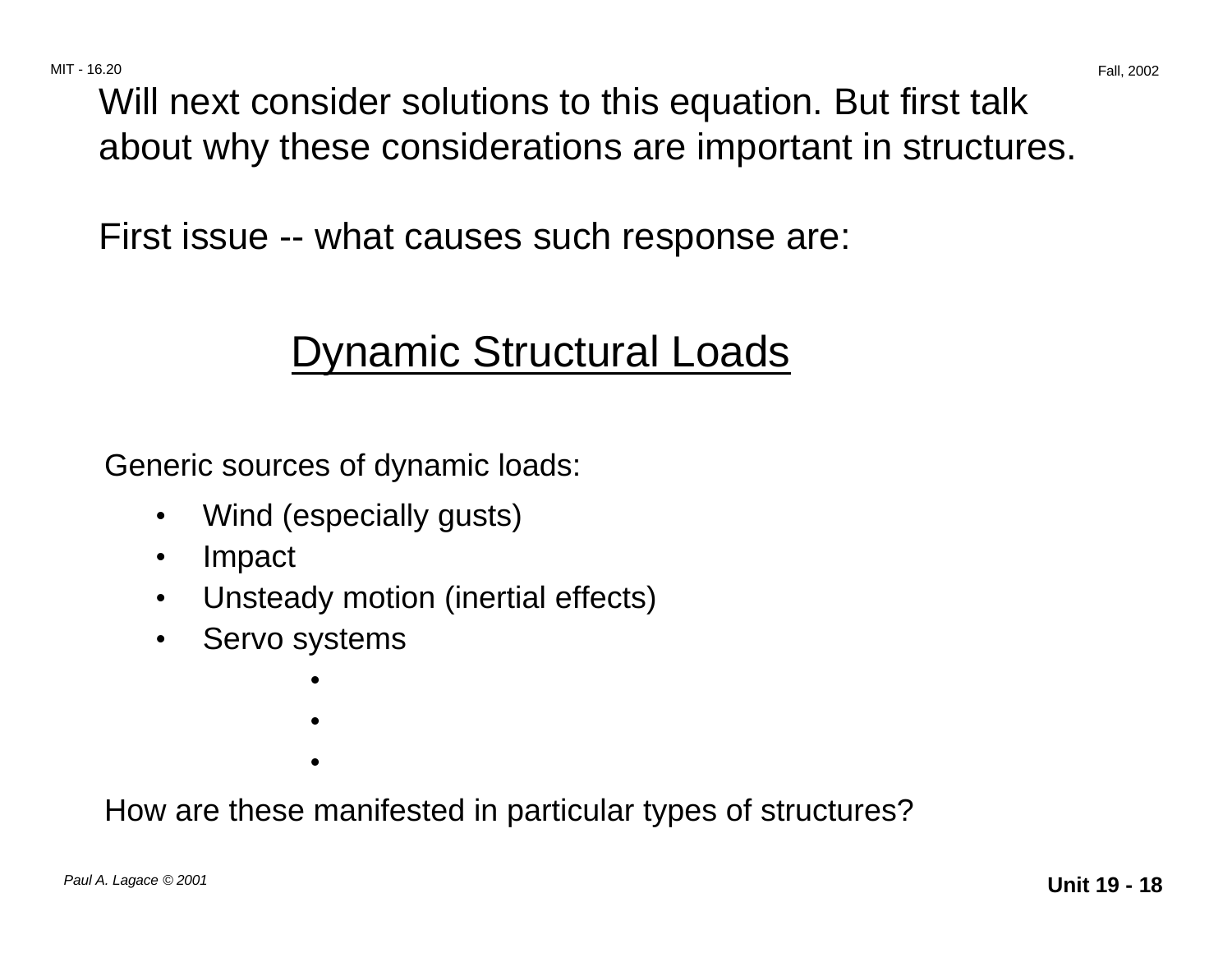### Aircraft

• Gust loads and turbulence flutter

(aeroelasticity is interaction of aerodynamic, elastic and inertial forces)

• Servo loads (and aero loads) on control surfaces

**Spacecraft**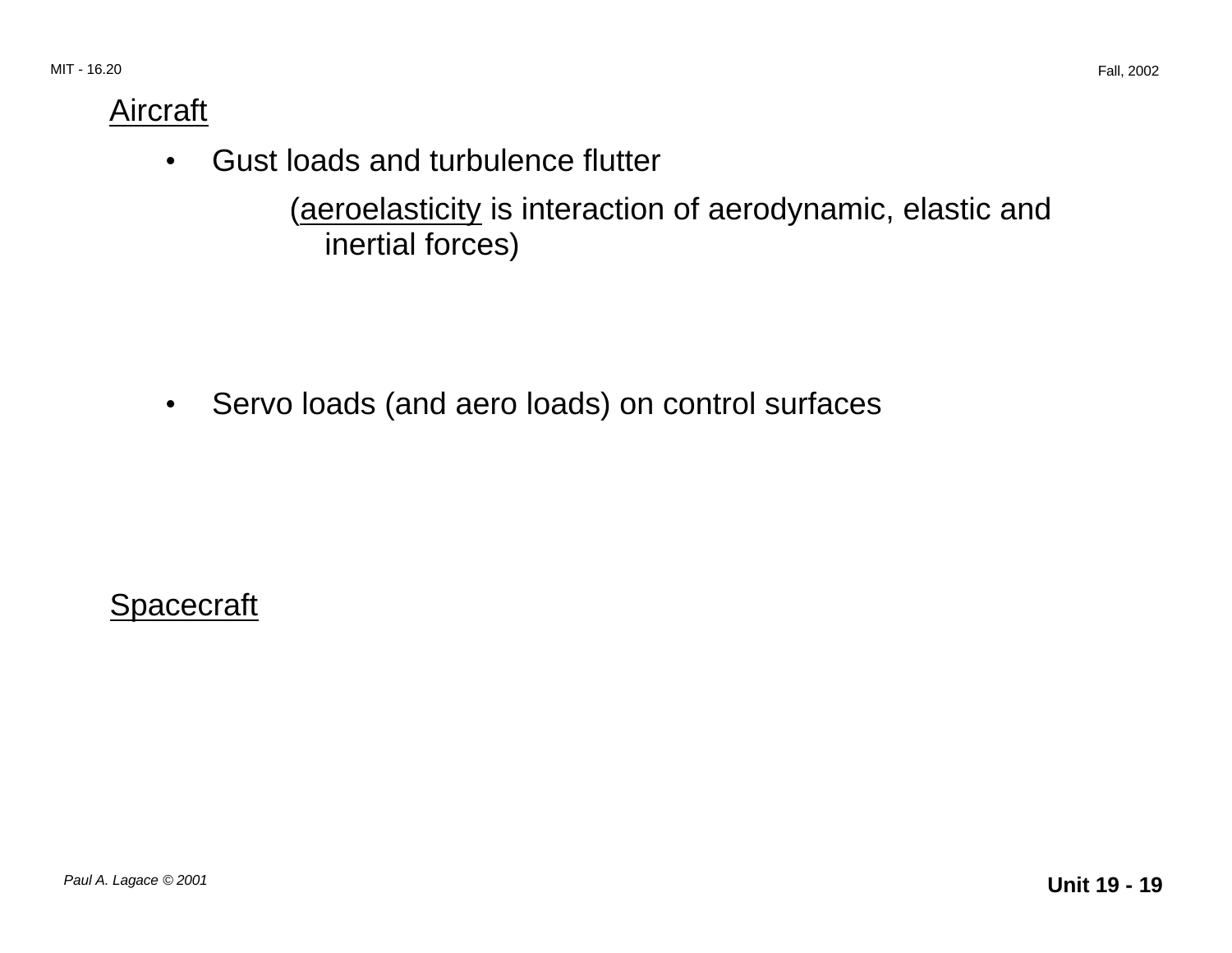### Automobiles, Trains, etc.

## Civil Structures

## Earthquakes and Buildings

What does this all result in?

A response which is comprised of two parts:

- rigid-body motion
- elastic deformation and vibration of structure